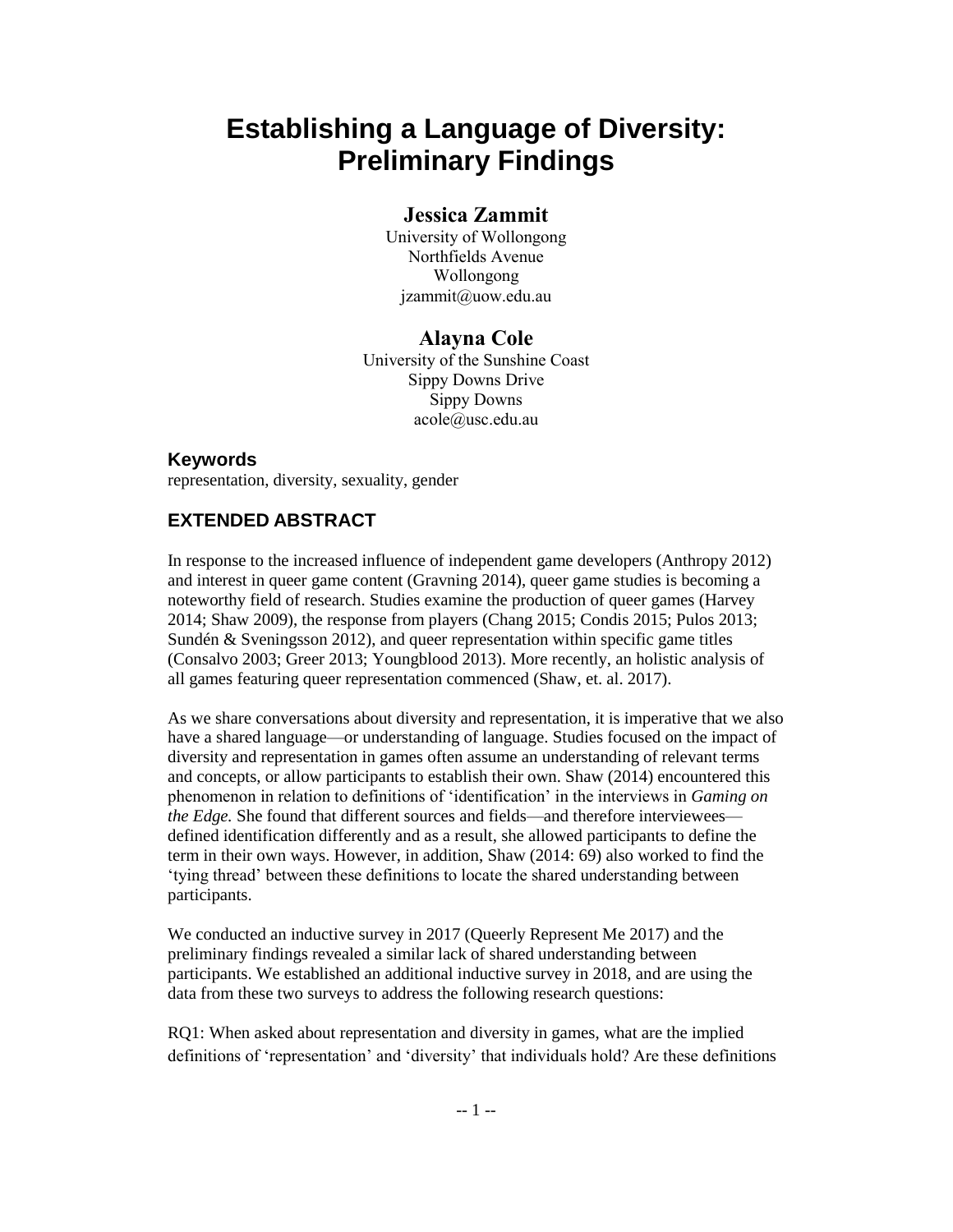accurate? What cultural phenomenona are encouraging commonalities between definitions, particularly frequent misconceptions?

RQ2: What are the working definitions of key terms in the area of diversity and representation for people who play games, and what misconceptions about the field do they communicate?

i. Marginalisation

- ii. Tokenism
- iii. Diversity
- iv. Representation
- v. Historical accuracy

R3: How do explicit definitions differ from implied definitions determined through context?

We used theoretical sampling to frame the open-question qualitative and closed-question quantitative questions in both surveys. This allows us to reposition our research approach over time, rather than repeatedly exploring the same questions with participants. Despite surveys or questionnaires typically being a deductive research method, theoretical sampling allows us to examine inductions via a social constructivist methodology, and we have used several methods to analyse the resulting qualitative and quantitative data. Qualitative responses have been manually coded using a constant comparative approach, and we have assessed intercoder reliability using a random subsample of responses that both researchers were assigned to.

Our 2017 survey featured a total of 6,010 participants and we used two questions from this survey to gauge their implied understanding of terms

- 1) Do you consider it important to represent diverse identities in games?
- 2) While considering your answer to the previous question, please explain why / why not.

The first of these questions received 5,708 valid responses, while the second question received 5,050 valid responses (see Appendix 1).

Responses to "Why?" or "Why not?" did not always directly relate to the initial question, with participants speaking freely about representation and diversity in games more broadly. The coding categories that resulted (Appendix 2) revealed each participant's primary concern regarding diverse representation in games, as well as participants' lack of shared understanding of language. Despite using similar terms, context revealed that participants were referring to marginally—or sometimes significantly—different concepts.

These results informed the creation of the 2018 survey, which had three sections: an open qualitative survey asking participants to define terms in their own words; a series of 31 statements on a Likert scale based on the trends revealed by our qualitative coding of the 2017 responses; and open qualitative questions about the privileged and marginalised identities with which participants identified. The 2018 survey received 414 responses; 396 were deemed valid using the previously established code book (Appendix 2).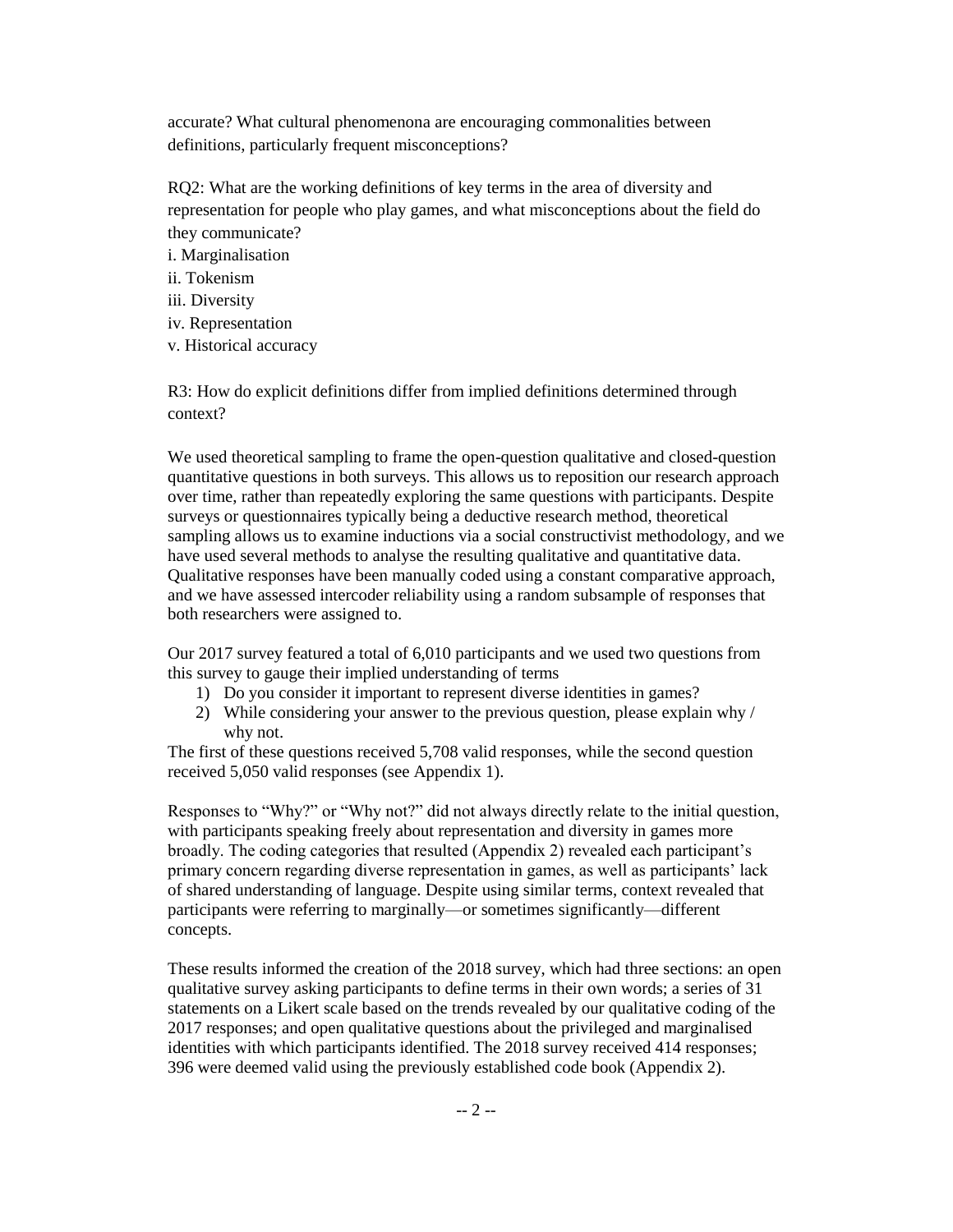Our qualitative coding of Section 1 of the 2018 survey remains incomplete, but preliminary findings reveal diverging definitions of key terms. To continue having conversations about representation in games, these discrepancies need to be explored and addressed.

Assumptions and misconceptions are further explored through the 31 statements in Section 2 of the 2018 survey. We included several statements to measure each factor to ensure consistency and provide a more robust understanding of participants' attitudes. In addition, reverse-keyed statements were designed to reduce the effect of social desirability in responses. This is particularly pertinent, as several respondents contacted researchers directly to communicate that these questions were 'loaded' or had a 'right answer', indicating their feeling that they were being pressured to respond to statements in a particular way due to the connotations and wider societal discourses surrounding each statement. Many statements from the 2018 connect directly to categories identified in our qualitative data from the 2017 survey (Appendix 3). Additional statements sought to determine the assumptions and misconceptions about the game industry that our participants had.

Due to the nature of inductive research, we are not attempting to use these statements to generalise or make inferences about how all people feel about representation and diversity in games; however, these responses do reveal information about the lived experiences of the individuals who participated in our survey and the wider discourses that their statements represent.

Our preliminary results—which we will share at the conference—also provide opportunity in future to use non-parametric tests, as data is not normally distributed. As the conference approaches, we will be qualitatively coding the definition information provided in Section 1, dedicating more time to reverse scoring and factor analysis/loading for our 31 statements in Section 2, comparing results to the categories revealed in our coding of 2017 survey data, and conducting comparisons with more detailed, coded demographic data.

#### **BIO**

Jessica Zammit – Jessica Zammit is a tutor in statistics and research methods, and an MPhil (Psychology) candidate. Her primary research focus is the area of language, memory, and cognition. She is the primary data analyst for Queerly Represent Me, a database and resource hub for games featuring queer content.

Dr Alayna Cole is a sessional course coordinator and lecturer in Serious Games at the University of the Sunshine Coast. She holds a doctorate in Creative Arts (Creative Writing) and has broad research interests, but is primarily focused on creating and analysing narratives that improve diverse representation, particularly of gender and sexuality. She is currently researching the representation of queer identities in games from the mid-1980s to present.